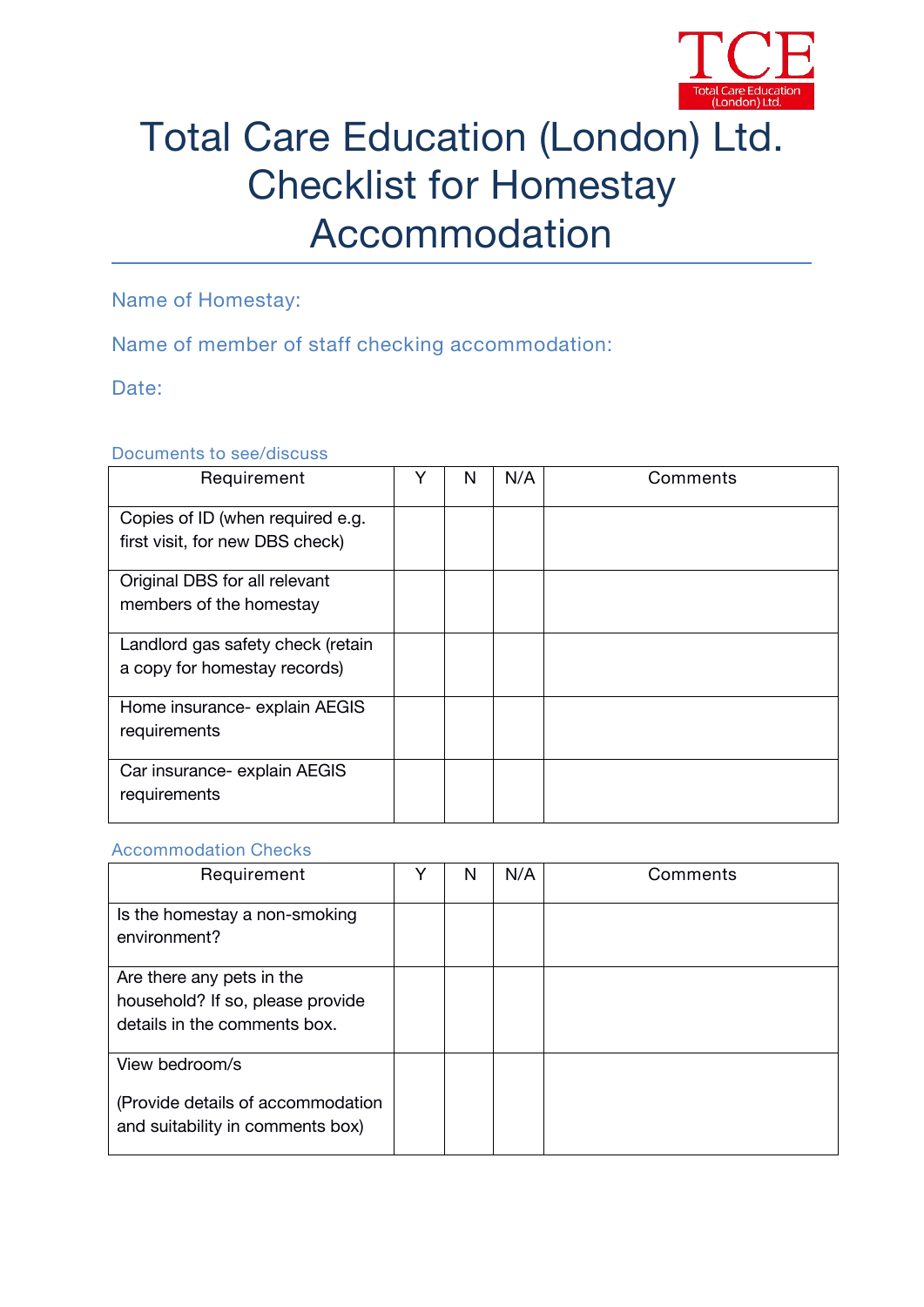

| Is there appropriate hanging and                                     |  |  |
|----------------------------------------------------------------------|--|--|
| drawer space for clothing?                                           |  |  |
| Is there a private space to study                                    |  |  |
| with a suitable desk, chair and                                      |  |  |
| lamp?                                                                |  |  |
|                                                                      |  |  |
| Check that social area(s) provided                                   |  |  |
| are well kept, clean and in good                                     |  |  |
| repair, with sufficient natural light.                               |  |  |
| Suitable heating and lighting?                                       |  |  |
| Is there access to sufficient                                        |  |  |
| supplies of hot water as required?                                   |  |  |
| Do students have access to a                                         |  |  |
| bathroom with a lock on the door<br>and either a shower or bath?     |  |  |
|                                                                      |  |  |
| Is there any CCTV at the property?                                   |  |  |
| If so, discuss the need (is it clear                                 |  |  |
| and lawful?). Is there suitably<br>privacy ensured for students? Ask |  |  |
| homestay to provide paper trail to                                   |  |  |
| show how they are adhering to                                        |  |  |
| ICO guidelines.                                                      |  |  |
| Inform/remind the homestay:                                          |  |  |
| That suitable safeguards                                             |  |  |
| must be in place to ensure                                           |  |  |
| that students have                                                   |  |  |
| sufficient privacy from                                              |  |  |
| other students. (Parents<br>should be made aware of                  |  |  |
| Students who may wish to                                             |  |  |
| share bedrooms and must                                              |  |  |
| give consent before the                                              |  |  |
| arrangement goes ahead.)                                             |  |  |
| Where homestays are                                                  |  |  |
| using a double bed, only<br>one student is using this                |  |  |
| facility. Under no                                                   |  |  |
| circumstances must                                                   |  |  |
| students share a double                                              |  |  |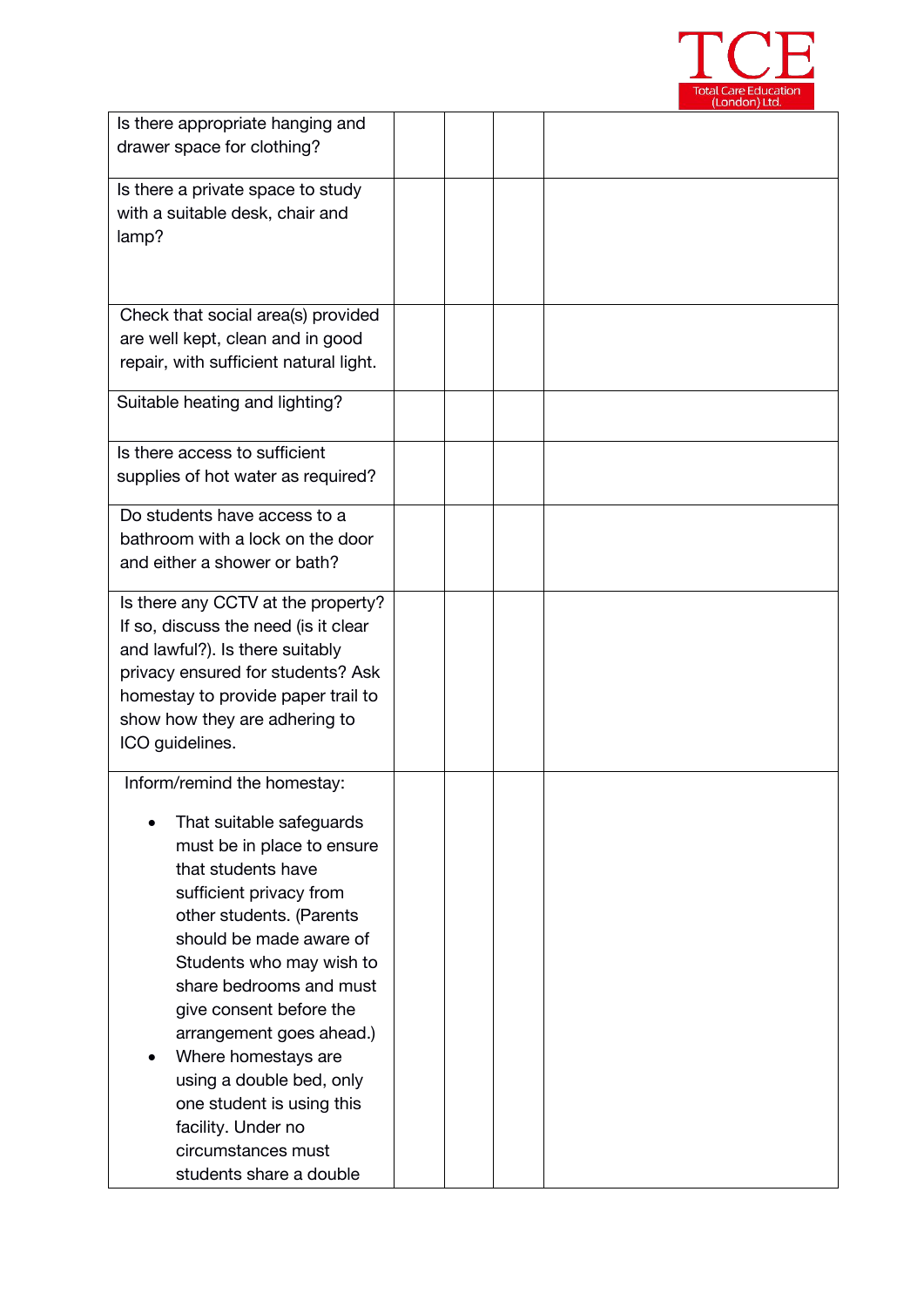

|           | bed.                         |  |  |  |  |
|-----------|------------------------------|--|--|--|--|
|           | Homestays who work with      |  |  |  |  |
|           | other GOs are not            |  |  |  |  |
|           | accommodating more than      |  |  |  |  |
|           | three students in total      |  |  |  |  |
|           | when members of an           |  |  |  |  |
|           | AEGIS GO are being           |  |  |  |  |
|           | hosted.                      |  |  |  |  |
|           | When students under the      |  |  |  |  |
|           | age of 16 are in the care of |  |  |  |  |
|           | a homestay, no students      |  |  |  |  |
|           | over the age of 20 are       |  |  |  |  |
|           | being hosted either by the   |  |  |  |  |
|           | GO or another GO working     |  |  |  |  |
|           | within the same homestay.    |  |  |  |  |
| $\bullet$ | That homestays do not        |  |  |  |  |
|           | host any other paying        |  |  |  |  |
|           | guests or operate any form   |  |  |  |  |
|           | of bed and breakfast         |  |  |  |  |
|           | facility when hosting        |  |  |  |  |
|           | <b>AEGIS Students.</b>       |  |  |  |  |
|           | Total care policies          |  |  |  |  |
|           | explained                    |  |  |  |  |
|           | Locks on bedroom doors       |  |  |  |  |
|           |                              |  |  |  |  |

# **Health and safety checks**

| Requirement                                                                                                                                                                 | Υ | N | N/A | Comments |
|-----------------------------------------------------------------------------------------------------------------------------------------------------------------------------|---|---|-----|----------|
| Smoke alarms on every storey<br>(test that they are working)                                                                                                                |   |   |     |          |
| Carbon monoxide alarms in any<br>room containing a gas, liquid or<br>solid fuel burning appliance (test<br>that they are working)                                           |   |   |     |          |
| Visual check of electrical safety                                                                                                                                           |   |   |     |          |
| Check that the homestay has<br>suitable fire evacuation<br>procedures and that these<br>have/will be discussed with<br>student (fire escape routes free of<br>obstructions) |   |   |     |          |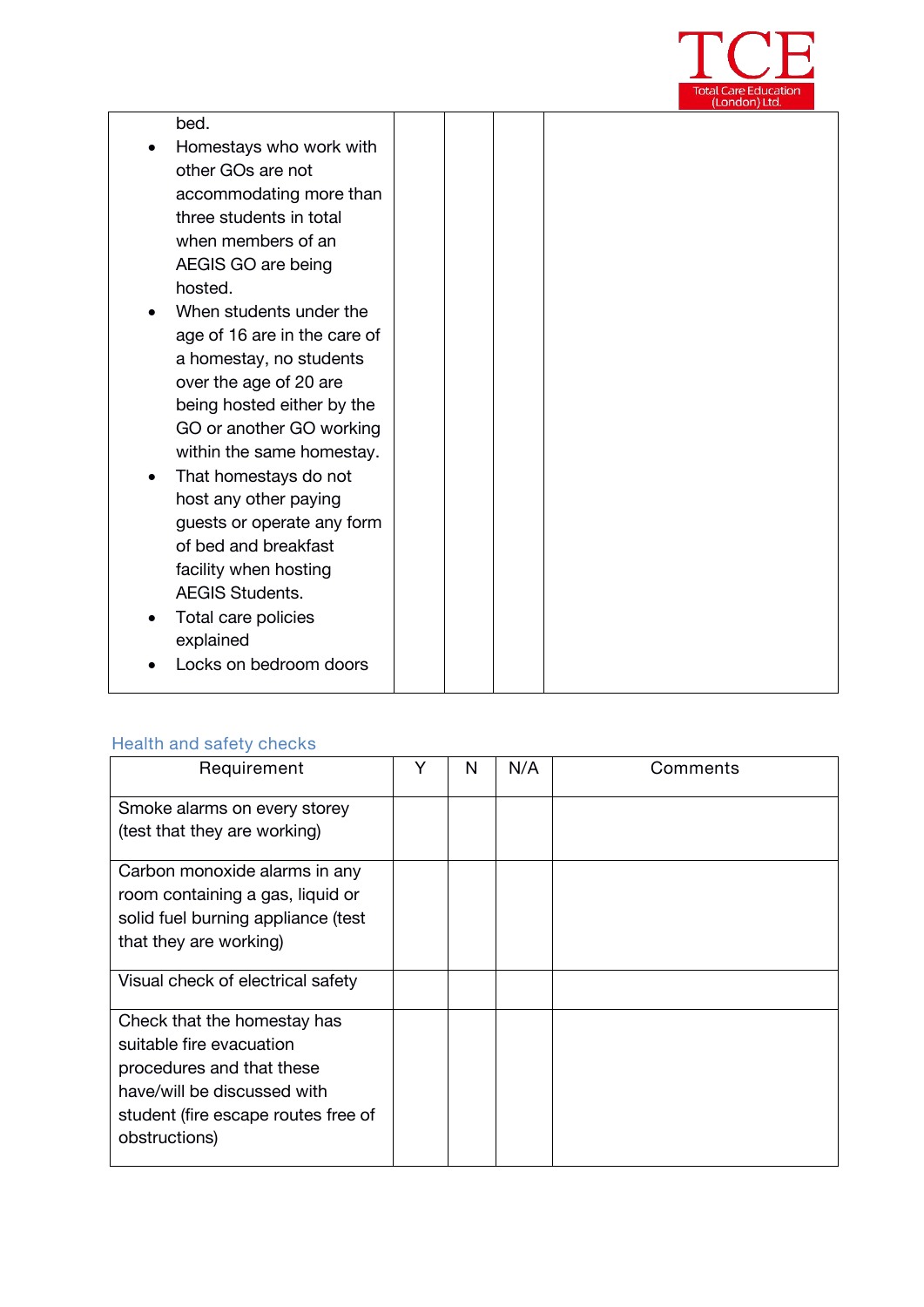

| If fire extinguishers and fire<br>blankets are provided check that<br>they have been suitably serviced.                                                                                                                     |  |  |  |
|-----------------------------------------------------------------------------------------------------------------------------------------------------------------------------------------------------------------------------|--|--|--|
| Where open fires are used, check<br>that a suitable fire guard will be in<br>place when the fire is lit.                                                                                                                    |  |  |  |
| Check that any matches or lighters<br>are appropriately stored.                                                                                                                                                             |  |  |  |
| A basic first aid kit should be<br>available to include, plasters,<br>sterile eye-pad, triangular<br>bandage, safety pins, non-<br>medicated wound dressing,<br>disposable gloves, leaflet giving<br>guidance on first aid. |  |  |  |
| Check that any prescription<br>medication and drugs are kept<br>safely (check on arrival what<br>medications they have brought<br>with them. If contain antibiotics,<br>take and store in refrigerator)                     |  |  |  |
| Alcohol should be appropriately<br>stored.                                                                                                                                                                                  |  |  |  |
| Check that the homestay has an<br>awareness of basic food hygiene<br>when preparing meals for<br>students.                                                                                                                  |  |  |  |

#### **Care provision**

| Requirement                                                                                                                                                                   | N | N/A | Comments |  |
|-------------------------------------------------------------------------------------------------------------------------------------------------------------------------------|---|-----|----------|--|
| Meals: Check that the homestays<br>will cater for full board provision of<br>breakfast, lunch and dinner during<br>the students stay, taking account<br>of any dietary needs. |   |     |          |  |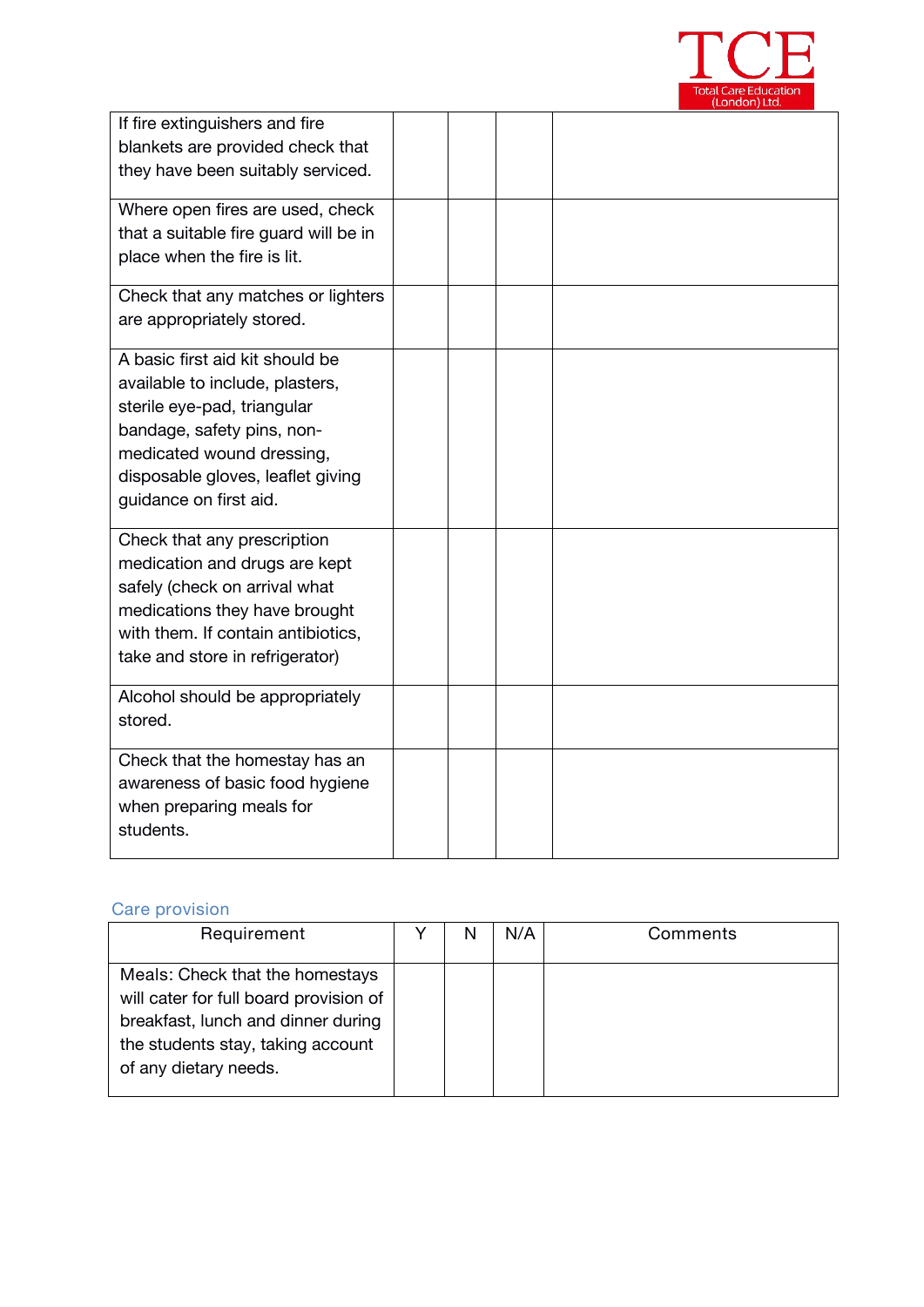

|                                                                                                                                                                                                                                                                                                                                                        |  | , בטו וטטו ו $\mu$ בגע |
|--------------------------------------------------------------------------------------------------------------------------------------------------------------------------------------------------------------------------------------------------------------------------------------------------------------------------------------------------------|--|------------------------|
| Meals: Check that the homestays<br>will provide students with access<br>to suitable drinks and snacks<br>during their stay.                                                                                                                                                                                                                            |  |                        |
| Meals: Check that where a<br>homestay allows a student to<br>prepare meals for themselves,<br>appropriate supervision is<br>provided in line with their age and<br>experience and that basic food<br>hygiene controls are in place.                                                                                                                    |  |                        |
| Laundry: are there suitable<br>laundry facilities for students who<br>are resident for more than one<br>night?                                                                                                                                                                                                                                         |  |                        |
| Supervision: Discuss supervision<br>and NPSCC advice. Ensure that:<br>Students aged 12 and<br>under are not be left home<br>alone for a long period of<br>time<br>Students aged 16 and<br>under are not be left alone<br>overnight and<br>Students are not left home<br>alone regardless of their<br>age if they do not feel<br>comfortable with this. |  |                        |
| E-safety: Discuss policy<br>implementation-guidance on<br>internet use and monitoring.                                                                                                                                                                                                                                                                 |  |                        |

# **Training**

| Subject                             | N | N/A | Record of what was discussed |
|-------------------------------------|---|-----|------------------------------|
| Induction (new homestays):          |   |     |                              |
| Contact details of key staff at the |   |     |                              |